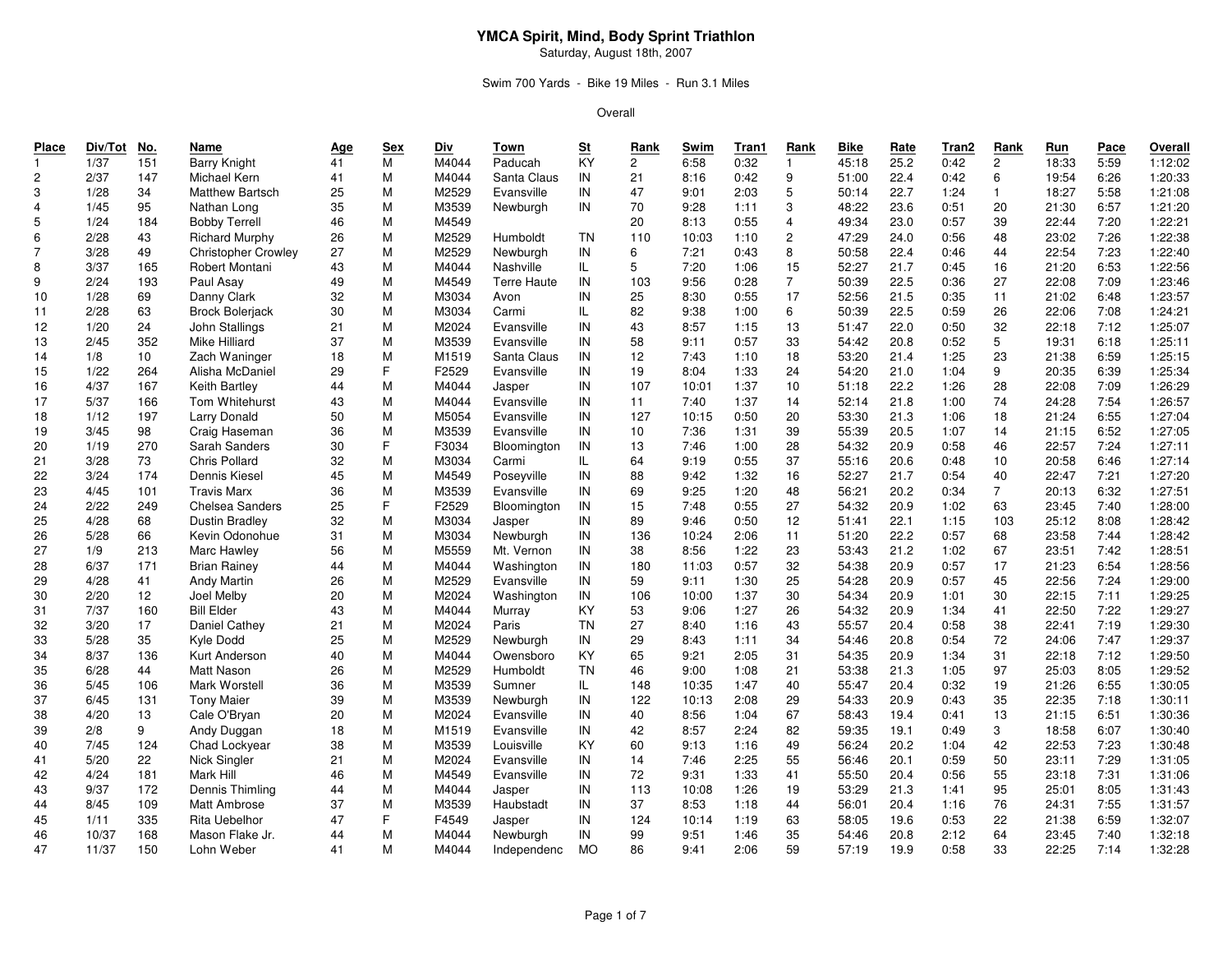### Swim 700 Yards - Bike 19 Miles - Run 3.1 Miles

| 48 | 5/24  | 178            | Andrew Tharp               | 45 | М  | M4549 | Evansville       | IN | 3              | 7:13  | 1:32 | 51  | 56:25        | 20.2 | 1:26 | 130            | 26:15 | 8:29 | 1:32:49 |
|----|-------|----------------|----------------------------|----|----|-------|------------------|----|----------------|-------|------|-----|--------------|------|------|----------------|-------|------|---------|
| 49 | 2/12  | 202            | Glenn Weil                 | 51 | M  | M5054 | Jasper           | IN | 233            | 11:46 | 1:31 | 42  | 55:52        | 20.4 | 0:52 | 43             | 22:53 | 7:23 | 1:32:53 |
| 50 | 7/28  | 57             | <b>Tyler Vandeventer</b>   | 29 | M  | M2529 | Newburgh         | IN | 36             | 8:50  | 2:59 | 62  | 57:58        | 19.7 | 1:08 | 29             | 22:15 | 7:11 | 1:33:08 |
| 51 | 12/37 | 138            | Andy Graham                | 40 | M  | M4044 | Murray           | KY | 150            | 10:37 | 1:54 | 87  | 59:47        | 19.1 | 1:45 | $\overline{4}$ | 19:25 | 6:16 | 1:33:27 |
| 52 | 6/28  | 82             | <b>Brian Deputy</b>        | 34 | M  | M3034 | Newburgh         | IN | 168            | 10:51 | 2:31 | 36  | 54:54        | 20.8 | 1:09 | 71             | 24:05 | 7:46 | 1:33:28 |
| 53 | 8/28  | 40             | Jason Fuchs                | 26 | M  | M2529 | Evansville       | IN | 115            | 10:10 | 1:15 | 92  | 1:00:05      | 19.0 | 0:51 | 12             | 21:11 | 6:50 | 1:33:29 |
| 54 | 6/20  | 16             | <b>Drew Brewer</b>         | 21 | M  | M2024 | Madisonvill      | KY | 128            | 10:16 | 1:14 | 50  | 56:25        | 20.2 | 0:51 | 86             | 24:51 | 8:01 | 1:33:34 |
| 55 | 1/22  | 290            | <b>Liesl Fraley</b>        | 36 | F. | F3539 | Evansville       | IN | 63             | 9:15  | 1:05 | 68  | 58:47        | 19.4 | 0:58 | 61             | 23:42 | 7:39 | 1:33:44 |
| 56 | 7/20  | 29             | Patrick Labhart            | 23 | M  | M2024 | <b>Tell City</b> | IN | 100            | 9:54  | 2:16 | 107 | 1:00:50      | 18.7 | 0:33 | 8              | 20:19 | 6:34 | 1:33:50 |
| 57 | 3/22  | 259            | Erinn Jankowski            | 28 | F. | F2529 | Evansville       | IN | $\mathbf{1}$   | 5:59  | 1:35 | 112 | 1:01:02      | 18.7 | 0:28 | 101            | 25:06 | 8:06 | 1:34:08 |
| 58 | 4/22  | 256            | Amanda Messmer             | 27 | F  | F2529 | Evansville       | IN | 9              | 7:35  | 0:57 | 73  | 59:04        | 19.3 | 0:52 | 118            | 25:53 | 8:21 | 1:34:19 |
| 59 | 9/45  | 91             | Sean Freimiller            | 35 | M  | M3539 | Boonville        | IN | 75             | 9:34  | 1:08 | 116 | 1:01:23      | 18.6 | 0:38 | 25             | 22:06 | 7:08 | 1:34:48 |
| 60 | 1/14  | 235            | Andrea Klotz               | 21 | F  | F2024 | Evansville       | IN | 24             | 8:29  | 1:34 | 105 | 1:00:46      | 18.8 | 1:04 | 49             | 23:03 | 7:26 | 1:34:54 |
| 61 | 6/24  | 182            | Pat Hogan                  | 46 | M  | M4549 | Brownsburg       | IN | 116            | 10:10 | 1:30 | 69  | 58:55        | 19.3 | 1:16 | 52             | 23:14 | 7:30 | 1:35:02 |
| 62 | 9/28  | 56             | Zach Snyder                | 28 | M  | M2529 | Evansville       | IN | 26             | 8:37  | 2:02 | 56  | 57:02        | 20.0 | 1:08 | 141            | 26:36 | 8:35 | 1:35:23 |
| 63 | 10/45 | 133            | Tim Poole                  | 39 | M  | M3539 | Louisville       | KY | 196            | 11:17 | 1:32 | 46  | 56:08        | 20.3 | 1:08 | 112            | 25:29 | 8:13 | 1:35:32 |
| 64 | 7/24  | 185            | <b>Warren Matthews</b>     | 47 | M  | M4549 | Evansville       | IN | 246            | 11:54 | 1:51 | 52  | 56:34        | 20.2 | 1:42 | 62             | 23:45 | 7:40 | 1:35:44 |
| 65 | 10/28 | 60             | <b>Richard Hubbs</b>       | 29 | M  | M2529 | Ferdinand        | IN | 132            | 10:19 | 1:53 | 76  | 59:10        | 19.3 | 1:28 | 58             | 23:27 | 7:34 | 1:36:15 |
| 66 | 2/9   | 214            | <b>Terry Potts</b>         | 56 | M  | M5559 | Owensboro        | KY | 238            | 11:48 | 2:05 | 53  | 56:37        | 20.1 | 1:14 | 79             | 24:43 | 7:59 | 1:36:25 |
| 67 | 11/28 | 45             | Cliff Nurrenbern           | 26 | M  | M2529 | Newburgh         | IN | 44             | 8:59  | 1:41 | 85  | 59:44        | 19.1 | 1:31 | 78             | 24:40 | 7:58 | 1:36:33 |
| 68 | 8/20  | 21             | David Moore                | 21 | M  | M2024 | Evansville       | IN | 146            | 10:33 | 1:05 | 81  | 59:21        | 19.2 | 0:52 | 82             | 24:46 | 8:00 | 1:36:35 |
| 69 | 12/28 | 349            | Paul Smith                 | 25 | M  | M2529 | Bloomington      | IN | 142            | 10:29 | 1:22 | 93  | 1:00:06      | 19.0 | 0:41 | 70             | 24:03 | 7:46 | 1:36:38 |
| 70 | 1/6   | 220            | Michael Kearns             | 60 | M  | M6064 | Evansville       | IN | 74             | 9:34  | 1:26 | 71  | 58:59        | 19.3 | 1:23 | 109            | 25:26 | 8:13 | 1:36:45 |
| 71 | 11/45 | 132            | Paul Murray                | 39 | M  | M3539 | Wadesville       | IN | 231            | 11:44 | 1:26 | 22  | 53:39        | 21.2 | 0:52 | 206            | 29:19 | 9:28 | 1:36:58 |
| 72 | 12/45 | 105            | R. Derick Wiggins          | 36 | M  | M3539 | Jasper           | IN | 91             | 9:46  | 1:19 | 58  | 57:16        | 19.9 | 1:20 | 159            | 27:38 | 8:55 | 1:37:19 |
| 73 | 3/8   | $\overline{4}$ | Jordan Nowakowski          | 16 | M  | M1519 | Vinccennes       | IN | $\overline{4}$ | 7:15  | 1:06 | 175 | 1:05:23      | 17.4 | 0:33 | 57             | 23:21 | 7:32 | 1:37:37 |
| 74 | 7/28  | 83             | Gabriel Golba              | 34 | M  | M3034 | Evansville       | IN | 209            | 11:26 | 2:43 | 115 | 1:01:18      | 18.6 | 0:58 | 15             | 21:19 | 6:53 | 1:37:42 |
| 75 | 2/6   | 224            | <b>Mount Davis</b>         | 64 | M  | M6064 | Louisville       | KY | 222            | 11:34 | 1:23 | 45  | 56:01        | 20.4 | 1:22 | 156            | 27:28 | 8:52 | 1:37:46 |
| 76 | 2/19  | 272            | Pamela Jimison             | 31 | F  | F3034 | Evansville       | IN | 18             | 8:03  | 0:48 | 146 | 1:03:25      | 18.0 | 0:50 | 83             | 24:46 | 8:00 | 1:37:51 |
| 77 | 13/28 | 47             | John Back                  | 27 | M  | M2529 | Evansville       | IN | 111            | 10:05 | 2:14 | 123 | 1:01:51      | 18.4 | 0:47 | 47             | 22:58 | 7:25 | 1:37:52 |
| 78 | 8/28  | 85             | Chris Hubbard              | 34 | M  | M3034 | Mount Carme IL   |    | 141            | 10:28 | 1:22 | 38  | 55:23        | 20.6 | 1:22 | 216            | 29:42 | 9:35 | 1:38:15 |
| 79 | 13/45 | 127            | Randy Vanwynsberghe        | 38 | M  | M3539 | Evansville       | IN | $7^{\circ}$    | 7:26  | 2:01 | 129 | 1:02:12 18.3 |      | 1:39 | 100            | 25:05 | 8:06 | 1:38:20 |
| 80 | 3/12  | 203            | Ray Parker                 | 52 | M  | M5054 | Bloomington      | IN | 232            | 11:46 | 2:18 | 64  | 58:18        | 19.6 | 1:16 | 84             | 24:48 | 8:00 | 1:38:24 |
| 81 | 2/22  | 354            | <b>Catherine Broshears</b> | 36 | F  | F3539 | Dekalb           | IN | 123            | 10:14 | 1:08 | 83  | 59:37        | 19.1 | 0:53 | 139            | 26:34 | 8:34 | 1:38:24 |
| 82 | 9/28  | 84             | Jeff Hinson                | 34 | M  | M3034 | Rockport         | IN | 96             | 9:51  | 2:07 | 89  | 1:00:03      | 19.0 | 0:58 | 111            | 25:28 | 8:13 | 1:38:25 |
| 83 | 10/28 | 76             | Karl Hinson                | 33 | M  | M3034 | Ferdinand        | IN | 164            | 10:49 | 1:39 | 98  | 1:00:25      | 18.9 | 0:41 | 88             | 24:53 | 8:02 | 1:38:25 |
| 84 | 3/22  | 307            | Jenita Goodwin             | 39 | F. | F3539 | Vincennes        | IN | 28             | 8:40  | 1:15 | 155 | 1:04:07      | 17.8 | 0:46 | 65             | 23:49 | 7:41 | 1:38:35 |
| 85 | 5/22  | 262            | Liz Gregg                  | 29 | F  | F2529 | Bloomington      | IN | 62             | 9:15  | 1:27 | 91  | 1:00:04      | 19.0 | 1:06 | 145            | 26:48 | 8:39 | 1:38:37 |
| 86 | 13/37 | 148            | <b>Jack Spencer</b>        | 41 | M  | M4044 | Evansville       | IN | 254            | 12:07 | 1:36 | 54  | 56:37        | 20.1 | 2:10 | 126            | 26:11 | 8:27 | 1:38:39 |
| 87 | 14/45 | 117            | <b>Jeff Tilly</b>          | 37 | M  | M3539 | Newburgh         | IN | 173            | 10:54 | 2:04 | 75  | 59:09        | 19.3 | 1:45 | 89             | 24:54 | 8:02 | 1:38:44 |
| 88 | 15/45 | 111            | Mount Davis Jr             | 37 | M  | M3539 | Evansville       | IN | 112            | 10:05 | 1:31 | 77  | 59:10        | 19.3 | 1:15 | 146            | 26:48 | 8:39 | 1:38:48 |
| 89 | 2/11  | 334            | Colette Loehrlein          | 47 | F  | F4549 | Evansville       | IN | 176            | 11:00 | 1:09 | 103 | 1:00:42      | 18.8 | 0:49 | 113            | 25:31 | 8:14 | 1:39:09 |
| 90 | 3/6   | 223            | Thys Bax                   | 61 | M  | M6064 | Carmi            | IL | 121            | 10:13 | 3:00 | 147 | 1:03:34      | 17.9 | 1:12 | 21             | 21:33 | 6:57 | 1:39:30 |
| 91 | 1/13  | 319            | Elaine Tietz               | 42 | F  | F4044 | Newburgh         | IN | 273            | 12:39 | 1:22 | 65  | 58:20        | 19.5 | 0:59 | 134            | 26:24 | 8:31 | 1:39:41 |
| 92 | 14/37 | 137            | Mic Bradford               | 40 | M  | M4044 | Newburgh         | IN | 140            | 10:28 | 1:59 | 84  | 59:43        | 19.1 | 1:27 | 127            | 26:11 | 8:27 | 1:39:47 |
| 93 | 4/8   | $\mathbf{1}$   | Eric Arseneaux             | 16 | M  | M1519 | Newburgh         | IN | 8              | 7:29  | 1:18 | 158 | 1:04:11      | 17.8 | 0:41 | 132            | 26:19 | 8:30 | 1:39:57 |
| 94 | 4/12  | 198            | Jon Golding                | 50 | M  | M5054 | Evansville       | IN | 135            | 10:23 | 2:05 | 118 | 1:01:29      | 18.5 | 1:00 | 98             | 25:04 | 8:06 | 1:39:59 |
| 95 | 16/45 | 126            | <b>Tim Seav</b>            | 38 | М  | M3539 | Evansville       | IN | 149            | 10:36 | 1:51 | 121 | 1:01:42 18.5 |      | 0:59 | 92             | 24:55 | 8:03 | 1:40:01 |
|    |       |                |                            |    |    |       |                  |    |                |       |      |     |              |      |      |                |       |      |         |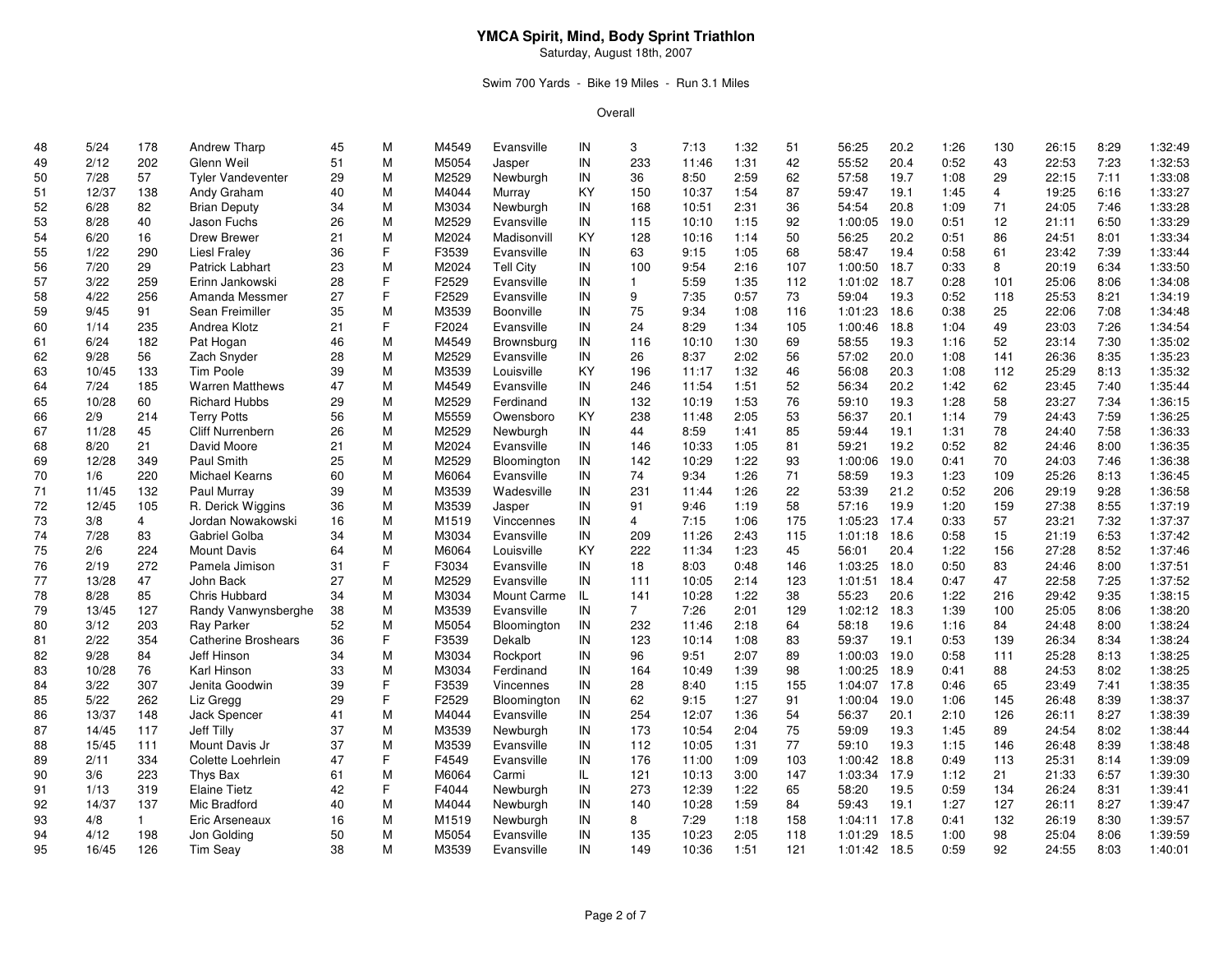### Swim 700 Yards - Bike 19 Miles - Run 3.1 Miles

| 96  | 8/24  | 192            | <b>Bob Scheller</b>       | 48 | М  | M4549 | Evansville  | IN        | 71  | 9:29  | 2:24 | 138 | 1:02:45      | 18.2 | 0:31 | 93  | 24:58 | 8:04  | 1:40:04 |
|-----|-------|----------------|---------------------------|----|----|-------|-------------|-----------|-----|-------|------|-----|--------------|------|------|-----|-------|-------|---------|
| 97  | 15/37 | 143            | Scott Van Wormer          | 40 | M  | M4044 | Evansville  | IN        | 147 | 10:35 | 1:54 | 90  | 1:00:03 19.0 |      | 1:03 | 140 | 26:34 | 8:35  | 1:40:08 |
| 98  | 5/12  | 208            | Fred Heseman              | 54 | M  | M5054 | Chandler    | IN        | 217 | 11:31 | 1:34 | 122 | 1:01:48      | 18.4 | 1:16 | 73  | 24:08 | 7:47  | 1:40:14 |
| 99  | 16/37 | 169            | Mitchell Parker           | 44 | M  | M4044 | Petersburg  | IN        | 266 | 12:29 | 1:26 | 106 | 1:00:49      | 18.7 | 0:50 | 80  | 24:45 | 7:59  | 1:40:17 |
| 100 | 17/45 | 116            | <b>Greg Steenberg</b>     | 37 | M  | M3539 | Newburgh    | IN        | 133 | 10:20 | 2:15 | 150 | 1:03:43 17.9 |      | 0:48 | 56  | 23:20 | 7:32  | 1:40:23 |
| 101 | 14/28 | 37             | <b>Brandon Riecken</b>    | 25 | M  | M2529 | Evansville  | IN        | 16  | 7:59  | 1:32 | 126 | 1:02:03      | 18.4 | 1:13 | 161 | 27:40 | 8:56  | 1:40:25 |
| 102 | 11/28 | 78             | Dennis Nobles             | 33 | M  | M3034 | Evansville  | IN        | 35  | 8:50  | 1:11 | 144 | 1:03:21      | 18.0 | 1:00 | 128 | 26:15 | 8:28  | 1:40:34 |
| 103 | 15/28 | 42             | <b>Matthew McKenzie</b>   | 26 | M  | M2529 | Jackson     | <b>TN</b> | 51  | 9:04  | 1:23 | 72  | 59:00        | 19.3 | 0:53 | 234 | 30:25 | 9:49  | 1:40:43 |
| 104 | 5/8   | 8              | Eric Peckenpaugh          | 17 | M  | M1519 | Evansville  | IN        | 34  | 8:46  | 0:54 | 218 | 1:08:13 16.7 |      | 1:02 | 24  | 21:56 | 7:05  | 1:40:49 |
| 105 | 3/19  | 353            | <b>Tornatt Tomelle</b>    | 33 | F. | F3034 | Evansville  | IN        | 129 | 10:16 | 2:13 | 120 | 1:01:36      | 18.5 | 1:29 | 106 | 25:19 | 8:10  | 1:40:51 |
| 106 | 18/45 | 135            | Ken Thomas                | 39 | M  | M3539 | Evansville  | IN        | 154 | 10:42 | 1:44 | 104 | 1:00:46      | 18.8 | 1:21 | 133 | 26:21 | 8:30  | 1:40:51 |
| 107 | 19/45 | 103            | <b>Thomas Record</b>      | 36 | M  | M3539 | Evansville  | IN        | 179 | 11:03 | 2:00 | 108 | 1:00:50      | 18.7 | 0:38 | 135 | 26:25 | 8:32  | 1:40:54 |
| 108 | 6/12  | 200            | <b>Barry Englehardt</b>   | 51 | M  | M5054 | Evansville  | IN        | 201 | 11:20 | 1:25 | 78  | 59:12        | 19.3 | 1:04 | 168 | 27:55 | 9:01  | 1:40:55 |
| 109 | 7/12  | 207            | <b>Bruce Fraser</b>       | 54 | M  | M5054 | Evansville  | IN        | 197 | 11:18 | 1:21 | 80  | 59:17        | 19.2 | 0:52 | 178 | 28:10 | 9:05  | 1:40:55 |
| 110 | 17/37 | 142            | <b>Jeff Thomas</b>        | 40 | M  | M4044 | Evansville  | IN        | 87  | 9:42  | 2:41 | 178 | 1:05:31      | 17.4 | 0:38 | 34  | 22:27 | 7:15  | 1:40:58 |
| 111 | 9/24  | 188            | Dean Beckman              | 48 | M  | M4549 | Jasper      | IN        | 101 | 9:55  | 2:04 | 57  | 57:14        | 19.9 | 1:29 | 232 | 30:21 | 9:48  | 1:41:01 |
| 112 | 6/8   | $\overline{7}$ | Zachary Cox               | 17 | M  | M1519 | Newburgh    | IN        | 281 | 13:03 | 1:28 | 110 | 1:01:01      | 18.7 | 0:37 | 94  | 24:59 | 8:04  | 1:41:06 |
| 113 | 18/37 | 156            | <b>Tim Stutler</b>        | 42 | M  | M4044 | Madisonvill | KY        | 165 | 10:49 | 0:59 | 88  | 1:00:00      | 19.0 | 1:38 | 163 | 27:47 | 8:58  | 1:41:11 |
| 114 | 3/9   | 211            | Chuck Wingert             | 55 | М  | M5559 | Evansville  | IN        | 219 | 11:32 | 2:45 | 70  | 58:58        | 19.3 | 1:26 | 142 | 26:39 | 8:36  | 1:41:18 |
| 115 | 10/24 | 195            | <b>Patrick Montgomery</b> | 49 | M  | M4549 | Haubstadt   | IN        | 270 | 12:35 | 2:01 | 124 | 1:01:53      | 18.4 | 0:38 | 75  | 24:28 | 7:54  | 1:41:34 |
| 116 | 11/24 | 190            | <b>Thomas Dowd</b>        | 48 | M  | M4549 | Evansville  | IN        | 280 | 13:00 | 2:49 | 99  | 1:00:26      | 18.9 | 1:54 | 59  | 23:30 | 7:35  | 1:41:37 |
| 117 | 3/11  | 330            | Dava Schwentker           | 46 | F. | F4549 | Evansville  | IN        | 138 | 10:28 | 1:22 | 102 | 1:00:36      | 18.8 | 1:12 | 174 | 28:03 | 9:03  | 1:41:39 |
| 118 | 2/14  | 244            | Rebekah Basham            | 24 | F. | F2024 | Evansville  | IN        | 92  | 9:48  | 1:37 | 143 | 1:03:17 18.0 |      | 0:47 | 129 | 26:15 | 8:28  | 1:41:43 |
| 119 | 12/28 | 61             | <b>Brian Arthur</b>       | 30 | M  | M3034 | Pendleton   | IN        | 93  | 9:49  | 1:17 | 186 | 1:06:02      | 17.3 | 1:30 | 51  | 23:11 | 7:29  | 1:41:46 |
| 120 | 13/28 | 88             | Scot Pemberton            | 34 | M  | M3034 | Lynnville   | IN        | 226 | 11:41 | 1:51 | 100 | 1:00:30      | 18.8 | 1:00 | 144 | 26:47 | 8:39  | 1:41:48 |
| 121 | 16/28 | 53             | Wesley Laake              | 28 | M  | M2529 | Ferdinand   | IN        | 227 | 11:42 | 1:52 | 79  | 59:16        | 19.2 | 1:12 | 169 | 27:56 | 9:01  | 1:41:56 |
| 122 | 7/8   | $\overline{2}$ | Keaton Gish               | 16 | М  | M1519 | Fordsville  | KY        | 83  | 9:39  | 1:52 | 127 | 1:02:03 18.4 |      | 1:44 | 143 | 26:41 | 8:37  | 1:41:58 |
| 123 | 19/37 | 155            | <b>Robert Putz</b>        | 42 | M  | M4044 | Louisville  | KY        | 205 | 11:25 | 1:50 | 187 | 1:06:04      | 17.3 | 0:34 | 36  | 22:38 | 7:19  | 1:42:29 |
| 124 | 17/28 | 58             | Cory Waldroup             | 29 | M  | M2529 | Cabot       | AR        | 250 | 12:04 | 1:14 | 113 | 1:01:10 18.6 |      | 0:43 | 155 | 27:20 | 8:49  | 1:42:29 |
| 125 | 8/12  | 205            | Dan Carwile               | 53 | M  | M5054 | Evansville  | IN        | 229 | 11:44 | 3:29 | 97  | 1:00:22      | 18.9 | 1:06 | 120 | 25:55 | 8:22  | 1:42:33 |
| 126 | 4/11  | 336            | Diana Holland             | 49 | F. | F4549 | Evansville  | IN        | 84  | 9:40  | 0:55 | 117 | 1:01:27      | 18.6 | 1:30 | 199 | 29:10 | 9:25  | 1:42:39 |
| 127 | 20/45 | 113            | James Francis             | 37 | M  | M3539 | Newburgh    | IN        | 221 | 11:34 | 2:44 | 139 | 1:02:48      | 18.2 | 0:35 | 105 | 25:18 | 8:10  | 1:42:57 |
| 128 | 21/45 | 99             | Michael Kemp              | 36 | M  | M3539 | Boonville   | IN        | 156 | 10:43 | 1:43 | 86  | 59:46        | 19.1 | 0:42 | 229 | 30:11 | 9:45  | 1:43:03 |
| 129 | 12/24 | 186            | <b>Andrew Robards</b>     | 47 | M  | M4549 | Evansville  | IN        | 104 | 9:58  | 1:49 | 137 | 1:02:40      | 18.2 | 1:59 | 149 | 26:55 | 8:41  | 1:43:19 |
| 130 | 9/20  | 25             | Greg Schaefer             | 21 | M  | M2024 | Evansville  | IN        | 61  | 9:13  | 2:05 | 133 | 1:02:31      | 18.2 | 1:26 | 179 | 28:12 | 9:06  | 1:43:25 |
| 131 | 9/12  | 204            | Duncan Truitt             | 52 | M  | M5054 | Kevil       | KY        | 239 | 11:49 | 2:00 | 60  | 57:46        | 19.7 | 2:08 | 217 | 29:44 | 9:36  | 1:43:25 |
| 132 | 22/45 | 301            | Shelly Williamson         | 37 | M  | M3539 | Murfreesbor | <b>TN</b> | 157 | 10:44 | 1:15 | 66  | 58:33        | 19.5 | 1:52 | 245 | 31:07 | 10:03 | 1:43:29 |
| 133 | 5/11  | 337            | Martha Klueh              | 49 | F. | F4549 | Evansville  | IN        | 33  | 8:45  | 2:00 | 205 | 1:07:16      | 16.9 | 0:51 | 91  | 24:55 | 8:03  | 1:43:46 |
| 134 | 23/45 | 110            | Ed Coleman                | 37 | M  | M3539 | Newburgh    | IN        | 17  | 8:00  | 2:10 | 94  | 1:00:14      | 18.9 | 1:14 | 260 | 32:14 | 10:24 | 1:43:50 |
| 135 | 6/22  | 251            | Heather Laake             | 27 | F. | F2529 | Ferdinand   | IN        | 109 | 10:02 | 1:45 | 207 | 1:07:19      | 16.9 | 0:47 | 69  | 24:00 | 7:45  | 1:43:51 |
| 136 | 10/20 | 350            | Nathan Schram             | 20 | M  | M2024 | Bloomington | IN        | 98  | 9:51  | 1:52 | 185 | 1:06:01      | 17.3 | 1:03 | 102 | 25:09 | 8:07  | 1:43:55 |
| 137 | 24/45 | 104            | Matt Vassy                | 36 | M  | M3539 | Newburgh    | IN        | 202 | 11:21 | 2:08 | 74  | 59:06        | 19.3 | 1:54 | 209 | 29:28 | 9:31  | 1:43:55 |
| 138 | 11/20 | 33             | Drew Kinman               | 24 | M  | M2024 | Evansville  | IN        | 235 | 11:46 | 1:32 | 170 | 1:04:58      | 17.5 | 0:26 | 107 | 25:19 | 8:10  | 1:43:59 |
| 139 | 6/11  | 332            | <b>Bonita Truitt</b>      | 46 | F. | F4549 | Kevil       | KY        | 118 | 10:10 | 2:15 | 109 | 1:00:51      | 18.7 | 1:22 | 210 | 29:29 | 9:31  | 1:44:05 |
| 140 | 13/24 | 177            | Joseph Shrode             | 45 | M  | M4549 | Newburgh    | IN        | 95  | 9:50  | 1:39 | 172 | 1:05:11 17.5 |      | 1:14 | 137 | 26:31 | 8:33  | 1:44:23 |
| 141 | 14/24 | 189            | <b>Terry Conger</b>       | 48 | M  | M4549 | Evansville  | IN        | 269 | 12:34 | 1:20 | 130 | 1:02:19      | 18.3 | 1:30 | 147 | 26:50 | 8:40  | 1:44:31 |
| 142 | 15/24 | 183            | Greg Wilhite              | 46 | M  | M4549 | Newburgh    | IN        | 262 | 12:18 | 1:58 | 136 | 1:02:33      | 18.2 | 1:16 | 138 | 26:32 | 8:34  | 1:44:36 |
| 143 | 7/22  | 250            | Jessica Farmer            | 27 | F. | F2529 | Newburgh    | IN        | 78  | 9:36  | 1:42 | 151 | 1:03:46      | 17.9 | 1:00 | 189 | 28:41 | 9:16  | 1:44:43 |
|     |       |                |                           |    |    |       |             |           |     |       |      |     |              |      |      |     |       |       |         |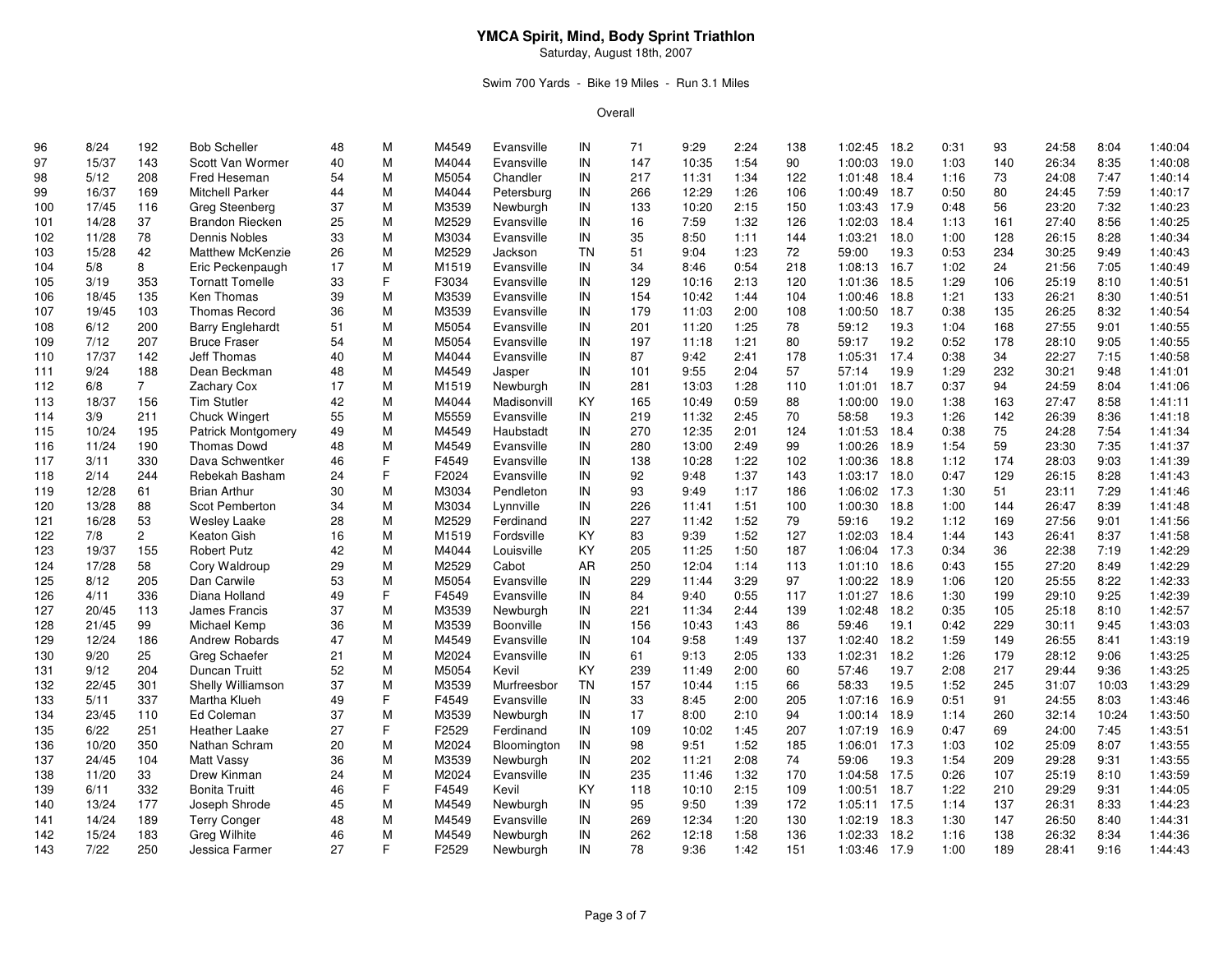#### Swim 700 Yards - Bike 19 Miles - Run 3.1 Miles

| 144 | 16/24 | 196 | Joseph Rosebrock        | 49 | М  | M4549 | Newburgh          | IN        | 313 | 14:17 | 2:36  | 47  | 56:20        | 20.2 | 1:30 | 225 | 30:03 | 9:42  | 1:44:44 |
|-----|-------|-----|-------------------------|----|----|-------|-------------------|-----------|-----|-------|-------|-----|--------------|------|------|-----|-------|-------|---------|
| 145 | 20/37 | 162 | Keith Herrenbruck       | 43 | M  | M4044 | Evansville        | IN        | 317 | 14:37 | 2:10  | 96  | 1:00:20 18.9 |      | 1:48 | 117 | 25:52 | 8:21  | 1:44:45 |
| 146 | 17/24 | 179 | Mike Tresslar           | 45 | M  | M4549 | Evansville        | IN        | 102 | 9:56  | 2:10  | 197 | 1:06:48      | 17.1 | 1:12 | 81  | 24:45 | 7:59  | 1:44:49 |
| 147 | 18/24 | 191 | Marc Peebles            | 48 | M  | M4549 | Murray            | KY        | 126 | 10:15 | 3:15  | 153 | 1:03:56      | 17.8 | 1:44 | 116 | 25:41 | 8:17  | 1:44:49 |
| 148 | 4/9   | 216 | Dave Wanninger          | 57 | M  | M5559 | Evansville        | IN        | 195 | 11:16 | 2:24  | 159 | 1:04:12 17.8 |      | 1:07 | 123 | 26:00 | 8:23  | 1:44:58 |
| 149 | 18/28 | 52  | Kyle Nichols            | 27 | M  | M2529 | Evansville        | IN        | 242 | 11:52 | 1:55  | 184 | 1:06:00 17.3 |      | 1:27 | 66  | 23:50 | 7:42  | 1:45:02 |
| 150 | 25/45 | 112 | David Dimmett           | 37 | M  | M3539 | Evansville        | IN        | 187 | 11:09 | 1:36  | 134 | 1:02:32 18.2 |      | 1:05 | 190 | 28:43 | 9:16  | 1:45:03 |
| 151 | 8/22  | 265 | <b>Tracee Rode</b>      | 29 | F. | F2529 | <b>Bruceville</b> | IN        | 191 | 11:11 | 1:43  | 229 | 1:09:00      | 16.5 | 0:41 | 37  | 22:40 | 7:19  | 1:45:12 |
| 152 | 14/28 | 79  | Joe Schlosser           | 33 | M  | M3034 | Evansville        | IN        | 119 | 10:12 | 2:56  | 148 | 1:03:36 17.9 |      | 1:32 | 151 | 27:00 | 8:43  | 1:45:14 |
| 153 | 15/28 | 67  | Joshua T. Pack          | 31 | M  | M3034 | Evansville        | IN        | 66  | 9:22  | 1:50  | 176 | 1:05:24 17.4 |      | 0:35 | 175 | 28:04 | 9:04  | 1:45:14 |
| 154 | 26/45 | 121 | <b>Todd Butler</b>      | 38 | M  | M3539 | Evansville        | IN        | 186 | 11:07 | 3:10  | 156 | 1:04:11 17.8 |      | 1:34 | 104 | 25:15 | 8:09  | 1:45:14 |
| 155 | 27/45 | 134 | Stephen Rawlinson       | 39 | M  | M3539 | Evansville        | IN        | 170 | 10:53 | 2:34  | 173 | 1:05:19 17.5 |      | 1:18 | 108 | 25:23 | 8:12  | 1:45:25 |
| 156 | 19/24 | 175 | Jim Lynd                | 45 | M  | M4549 | Louisville        | IN        | 114 | 10:08 | 2:32  | 135 | 1:02:32 18.2 |      | 2:20 | 173 | 28:03 | 9:03  | 1:45:34 |
| 157 | 28/45 | 107 | Chris Lancaster         | 36 | M  | M3539 | Vincennes         | IN        | 207 | 11:25 | 2:23  | 181 | 1:05:55 17.3 |      | 1:21 | 77  | 24:37 | 7:57  | 1:45:39 |
| 158 | 9/22  | 257 | <b>Brooklyn Bertels</b> | 27 | F  | F2529 | Carksville        | <b>TN</b> | 131 | 10:19 | 1:48  | 140 | 1:03:00      | 18.1 | 1:16 | 205 | 29:19 | 9:28  | 1:45:41 |
| 159 | 10/12 | 206 | Michael Wagoner         | 53 | M  | M5054 | Evansville        | IN        | 204 | 11:23 | 3:16  | 161 | 1:04:29      | 17.7 | 1:38 | 99  | 25:04 | 8:06  | 1:45:49 |
| 160 | 12/20 | 18  | Zack Higgins            | 21 | M  | M2024 | Mt.Vernon         | IN        | 108 | 10:01 | 1:46  | 169 | 1:04:51 17.6 |      | 1:21 | 167 | 27:53 | 9:00  | 1:45:50 |
| 161 | 19/28 | 39  | Scott Bosma             | 26 | M  | M2529 | Newburgh          | IN        | 264 | 12:28 | 1:46  | 101 | 1:00:34 18.8 |      | 1:48 | 207 | 29:22 | 9:29  | 1:45:56 |
| 162 | 1/4   | 227 | Amber Knust             | 18 | F. | F1519 | Ferdinand         | IN        | 31  | 8:44  | 1:32  | 232 | 1:09:07 16.5 |      | 0:44 | 124 | 26:05 | 8:25  | 1:46:09 |
| 163 | 2/13  | 313 | Jill Templin            | 40 | F. | F4044 | Vincennes         | IN        | 296 | 13:26 | 2:03  | 141 | 1:03:15 18.0 |      | 1:05 | 136 | 26:27 | 8:32  | 1:46:14 |
| 164 | 21/37 | 161 | Keith Findley           | 43 | M  | M4044 | Elberfeld         | IN        | 152 | 10:40 | 3:16  | 125 | 1:02:02 18.4 |      | 1:20 | 196 | 29:02 | 9:22  | 1:46:18 |
| 165 | 3/14  | 239 | Sarah Head              | 23 | F. | F2024 | Mt. Vernon        | IN        | 188 | 11:09 | 1:07  | 132 | 1:02:27 18.3 |      | 1:19 | 233 | 30:24 | 9:49  | 1:46:24 |
| 166 | 20/24 | 187 | <b>Steven Titzer</b>    | 47 | M  | M4549 | Evansville        | IN        | 249 | 12:02 | 2:23  | 168 | 1:04:51 17.6 |      | 1:45 | 110 | 25:27 | 8:13  | 1:46:25 |
| 167 | 21/24 | 180 | <b>Scott Culiver</b>    | 46 | M  | M4549 | Newburgh          | IN        | 97  | 9:51  | 1:33  | 95  | 1:00:20 18.9 |      | 1:40 | 268 | 33:14 | 10:44 | 1:46:36 |
| 168 | 20/28 | 54  | Nathan Schoonover       | 28 | M  | M2529 | Oakland Cit       | IN        | 125 | 10:14 | 1:42  | 230 | 1:09:03      | 16.5 | 0:38 | 96  | 25:02 | 8:05  | 1:46:37 |
| 169 | 2/4   | 228 | Aimee Odum              | 18 | F. | F1519 | Vincennes         | IN        | 55  | 9:07  | 1:40  | 231 | 1:09:05      | 16.5 | 0:39 | 131 | 26:16 | 8:29  | 1:46:45 |
| 170 | 4/19  | 274 | Cynthia Carmack         | 32 | F. | F3034 | Evansville        | IN        | 22  | 8:21  | 1:51  | 243 | 1:10:37 16.1 |      | 1:17 | 87  | 24:52 | 8:02  | 1:46:56 |
| 171 | 4/22  | 289 | Susan Fouts             | 36 | F. | F3539 | Newburgh          | IN        | 120 | 10:13 | 2:11  | 164 | 1:04:39 17.6 |      | 0:38 | 204 | 29:17 | 9:27  | 1:46:57 |
| 172 | 22/37 | 153 | Jeff Humphrey           | 42 | M  | M4044 | Owensboro         | KY        | 174 | 10:57 | 2:15  | 160 | 1:04:21 17.7 |      | 0:59 | 192 | 28:45 | 9:17  | 1:47:16 |
| 173 | 3/13  | 317 | Donna Lucas             | 42 | F. | F4044 | Newburgh          | IN        | 247 | 11:54 | 1:44  | 171 | 1:04:59 17.5 |      | 0:38 | 176 | 28:05 | 9:04  | 1:47:18 |
| 174 | 16/28 | 89  | Joe Wilkerson           | 34 | M  | M3034 | Newburgh          | IN        | 81  | 9:38  | 2:23  | 145 | 1:03:23 18.0 |      | 1:03 | 242 | 30:58 | 10:00 | 1:47:24 |
| 175 | 23/37 | 163 | John Johnson            | 43 | M  | M4044 | Evansville        | IN        |     |       | 19:32 | 154 | 1:03:57 17.8 |      | 1:29 | 198 | 29:08 | 9:24  | 1:47:34 |
| 176 | 24/37 | 139 | Robert Lyons            | 40 | M  | M4044 | Murray            | KY        | 301 | 13:37 | 2:39  | 119 | 1:01:32      | 18.5 | 1:36 | 184 | 28:28 | 9:11  | 1:47:50 |
| 177 | 4/6   | 221 | Michael Titzer          | 60 | M  | M6064 | Evansville        | IN        | 258 | 12:14 | 2:16  | 152 | 1:03:54 17.8 |      | 2:02 | 157 | 27:29 | 8:52  | 1:47:53 |
| 178 | 17/28 | 80  | <b>Matt Bullock</b>     | 34 | M  | M3034 | Evansville        | IN        | 182 | 11:05 | 2:14  | 131 | 1:02:22      | 18.3 | 1:50 | 235 | 30:31 | 9:51  | 1:48:01 |
| 179 | 25/37 | 164 | Alan Meier              | 43 | M  | M4044 | Evansville        | IN        | 160 | 10:45 | 2:43  | 111 | 1:01:01 18.7 |      | 2:55 | 240 | 30:39 | 9:54  | 1:48:02 |
| 180 | 7/11  | 331 | <b>Suzanne Stetter</b>  | 46 | F. | F4549 | Huntingburg       | IN        | 194 | 11:14 | 2:25  | 191 | 1:06:27 17.2 |      | 0:37 | 158 | 27:35 | 8:54  | 1:48:16 |
| 181 | 5/22  | 306 | Michelle Walker         | 38 | F. | F3539 | Newburgh          | IN        | 297 | 13:30 | 1:44  | 165 | 1:04:43 17.6 |      | 1:27 | 150 | 26:57 | 8:42  | 1:48:19 |
| 182 | 10/22 | 247 | Lindsay Martin          | 25 | F. | F2529 | Newburgh          | IN        | 183 | 11:06 | 1:59  | 196 | 1:06:46      | 17.1 | 0:52 | 164 | 27:47 | 8:58  | 1:48:28 |
| 183 | 26/37 | 152 | Martin Brown            | 42 | M  | M4044 | Evansville        | IN        | 67  | 9:22  | 3:13  | 215 | 1:08:00 16.8 |      | 1:57 | 122 | 26:00 | 8:23  | 1:48:29 |
| 184 | 27/37 | 141 | Randy Taylor            | 40 | M  | M4044 | Murray            | KY        | 208 | 11:25 | 2:16  | 174 | 1:05:20 17.4 |      | 1:33 | 172 | 28:03 | 9:03  | 1:48:35 |
| 185 | 29/45 | 90  | Erik Elsea              | 35 | M  | M3539 | Newburgh          | IN        | 184 | 11:07 | 1:59  | 219 | 1:08:19 16.7 |      | 1:43 | 114 | 25:32 | 8:14  | 1:48:37 |
| 186 | 30/45 | 102 | <b>Chris Peart</b>      | 36 | M  | M3539 | Madisonvill       | KY        | 175 | 10:59 | 1:56  | 128 | 1:02:09      | 18.3 | 0:54 | 264 | 32:43 | 10:33 | 1:48:39 |
| 187 | 11/22 | 252 | Lori Marcum             | 27 | F. | F2529 | Brownsburg        | IN        | 265 | 12:28 | 2:26  | 235 | 1:09:35      | 16.4 | 0:58 | 53  | 23:17 | 7:31  | 1:48:43 |
| 188 | 31/45 | 123 | Doug Lawson             | 38 | M  | M3539 | Murray            | KY        | 185 | 11:07 | 1:27  | 61  | 57:48        | 19.7 | 1:50 | 296 | 36:37 | 11:49 | 1:48:47 |
| 189 | 28/37 | 145 | Steve Hoover            | 40 | M  | M4044 |                   |           | 167 | 10:51 | 1:48  | 242 | 1:10:32      | 16.2 | 0:52 | 90  | 24:55 | 8:03  | 1:48:55 |
| 190 | 11/12 | 199 | <b>Rick Kuykendall</b>  | 50 | M  | M5054 | Carmi             | IL        | 274 | 12:39 | 4:22  | 114 | 1:01:18      | 18.6 | 2:31 | 177 | 28:08 | 9:05  | 1:48:56 |
| 191 | 32/45 | 92  | Terry Harmon            | 35 | M  | M3539 | Morganfield       | KY        | 224 | 11:37 | 2:10  | 163 | 1:04:33      | 17.7 | 1:22 | 208 | 29:24 | 9:29  | 1:49:04 |
|     |       |     |                         |    |    |       |                   |           |     |       |       |     |              |      |      |     |       |       |         |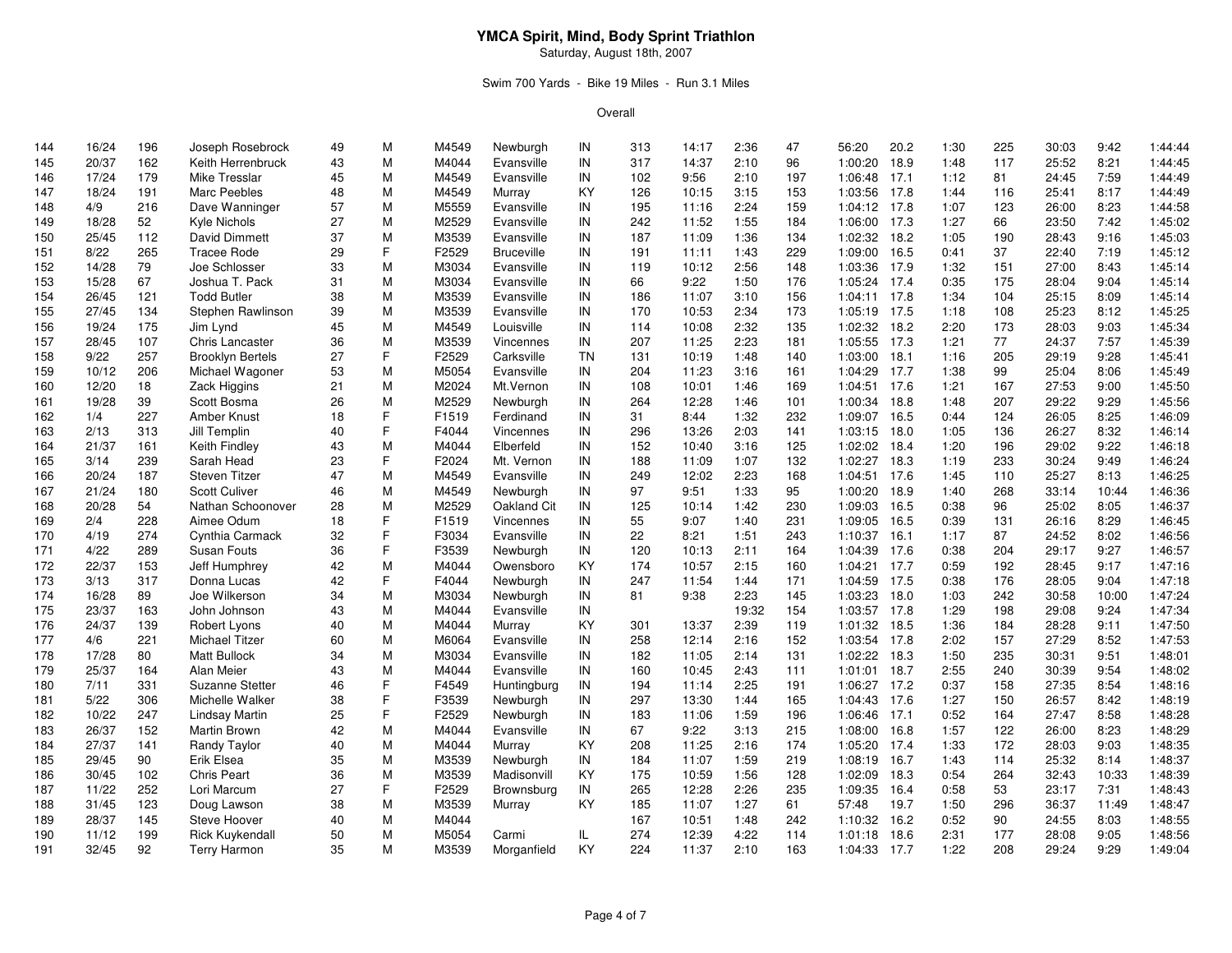#### Swim 700 Yards - Bike 19 Miles - Run 3.1 Miles

| 192 | 5/19  | 283 | Andrea McKinney          | 34 | F. | F3034 | Newburgh    | IN | 49  | 9:03  | 2:05 | 199 | 1:06:50 17.1   |      | 1:06 | 226 | 30:05 | 9:43  | 1:49:07 |
|-----|-------|-----|--------------------------|----|----|-------|-------------|----|-----|-------|------|-----|----------------|------|------|-----|-------|-------|---------|
| 193 | 18/28 | 62  | <b>Brent Berneking</b>   | 30 | M  | M3034 | Evansville  | IN | 299 | 13:34 | 4:14 | 142 | 1:03:15 18.0   |      | 1:10 | 153 | 27:10 | 8:46  | 1:49:20 |
| 194 | 6/22  | 309 | Katie Witsoe             | 39 | F  | F3539 | Evansville  | IN | 294 | 13:22 | 1:42 | 204 | 1:07:11 17.0   |      | 1:19 | 119 | 25:55 | 8:22  | 1:49:27 |
| 195 | 33/45 | 115 | Doug Roberts             | 37 | M  | M3539 | Newburgh    | IN | 306 | 13:56 | 2:48 | 162 | 1:04:30 17.7   |      | 0:58 | 154 | 27:19 | 8:49  | 1:49:27 |
| 196 | 1/6   | 344 | Julie Fuhs               | 57 | F  | F5559 | Jasper      | IN | 77  | 9:36  | 2:13 | 177 | 1:05:31 17.4   |      | 1:55 | 238 | 30:33 | 9:52  | 1:49:46 |
| 197 | 5/9   | 212 | David Brown              | 56 | M  | M5559 | Boonville   | IN | 159 | 10:45 | 2:01 | 221 | 1:08:28 16.7   |      | 0:50 | 162 | 27:46 | 8:58  | 1:49:47 |
| 198 | 4/14  | 238 | Megan Tolen              | 22 | F  | F2024 | Evansville  | IN | 117 | 10:10 | 3:08 | 244 | 1:10:38 16.1   |      | 1:11 | 85  | 24:48 | 8:00  | 1:49:54 |
| 199 | 34/45 | 130 | Kyle Kiesel              | 39 | M  | M3539 | Evansville  | IN | 253 | 12:07 | 2:09 | 166 | 1:04:43 17.6   |      | 1:20 | 218 | 29:49 | 9:38  | 1:50:05 |
| 200 | 12/12 | 201 | Robert Hopper            | 51 | M  | M5054 | Newburgh    | IN | 243 | 11:52 | 2:31 | 200 | 1:07:01 17.0   |      | 1:06 | 165 | 27:47 | 8:58  | 1:50:16 |
| 201 | 5/14  | 355 | Claire Bosma             | 24 | F  | F2024 | Newburgh    | IN | 181 | 11:03 | 1:29 | 198 | 1:06:50 17.1   |      | 1:30 | 224 | 30:02 | 9:42  | 1:50:52 |
| 202 | 22/24 | 173 | <b>Richard Culiver</b>   | 45 | M  | M4549 | Newburgh    | IN | 139 | 10:28 | 1:51 | 149 | 1:03:38 17.9   |      | 1:20 | 274 | 33:39 | 10:52 | 1:50:54 |
| 203 | 35/45 | 108 | David Reddick            | 36 | M  | M3539 | Evansville  | IN | 223 | 11:35 | 2:17 | 190 | 1:06:24 17.2   |      | 1:02 | 214 | 29:39 | 9:34  | 1:50:55 |
| 204 | 29/37 | 146 | Scot Sherman             | 40 | M  | M4044 | Morganfield | KY | 48  | 9:03  | 2:07 | 210 | 1:07:32        | 16.9 | 1:22 | 244 | 31:00 | 10:00 | 1:51:02 |
| 205 | 12/22 | 266 | <b>Charlotte Roesner</b> | 29 | F  | F2529 | Elberfeld   | IN | 54  | 9:06  | 2:15 | 179 | 1:05:50 17.3   |      | 1:21 | 265 | 32:48 | 10:35 | 1:51:18 |
| 206 | 36/45 | 94  | Jonathan Spong           | 35 | M  | M3539 | Owensboro   | KY | 177 | 11:01 | 3:54 | 208 | 1:07:26        | 16.9 | 1:18 | 166 | 27:52 | 9:00  | 1:51:29 |
| 207 | 13/22 | 245 | <b>Brittany Perkins</b>  | 25 | F  | F2529 | Vincennes   | IN | 90  | 9:46  | 2:53 | 217 | 1:08:05        | 16.7 | 1:07 | 222 | 29:55 | 9:39  | 1:51:43 |
| 208 | 6/19  | 280 | Pamela Cox               | 34 | F  | F3034 | Newburgh    | IN | 169 | 10:51 | 1:59 | 189 | 1:06:18 17.2   |      | 1:13 | 248 | 31:29 | 10:10 | 1:51:48 |
| 209 | 30/37 | 157 | Stan Wilhite             | 42 | M  | M4044 | Newburgh    | IN | 203 | 11:22 | 2:25 | 209 | 1:07:30 16.9   |      | 1:35 | 211 | 29:35 | 9:33  | 1:52:25 |
| 210 | 6/14  | 241 | Anne Jacobson            | 23 | F  | F2024 | Evansville  | IN | 200 | 11:20 | 1:14 | 246 | 1:11:02 16.0   |      | 0:52 | 170 | 28:00 | 9:02  | 1:52:27 |
| 211 | 4/13  | 321 | Pamela Gardner           | 43 | F  | F4044 | Vincennes   | IN | 151 | 10:39 | 3:18 | 195 | 1:06:45 17.1   |      | 1:39 | 228 | 30:08 | 9:44  | 1:52:27 |
| 212 | 19/28 | 77  | Andrew Kremer            | 33 | M  | M3034 | Evansville  | IN | 137 | 10:25 | 2:40 | 227 | 1:08:56 16.5   |      | 0:55 | 213 | 29:38 | 9:34  | 1:52:31 |
| 213 | 7/22  | 299 | Kerrie Harth             | 37 | F. | F3539 | Evansville  | IN | 68  | 9:24  | 1:47 | 212 | 1:07:47 16.8   |      | 1:26 | 261 | 32:15 | 10:24 | 1:52:38 |
| 214 | 8/22  | 296 | Jenna Talbert            | 36 | F  | F3539 | Evansville  | IN | 215 | 11:28 | 1:29 | 188 | 1:06:08 17.2   |      | 1:28 | 258 | 32:07 | 10:22 | 1:52:38 |
| 215 | 31/37 | 149 | Allen Walker             | 41 | M  | M4044 | Newburgh    | IN | 307 | 13:56 | 1:53 | 201 | 1:07:06        | 17.0 | 1:11 | 193 | 28:52 | 9:19  | 1:52:56 |
| 216 | 5/13  | 325 | Michele Smith            | 43 | F  | F4044 | Newburgh    | IN | 41  | 8:57  | 2:03 | 194 | 1:06:42 17.1   |      | 0:57 | 281 | 34:47 | 11:13 | 1:53:23 |
| 217 | 7/19  | 279 | <b>Kathy Coomes</b>      | 34 | F  | F3034 | Tennyson    | IN | 52  | 9:05  | 1:49 | 226 | 1:08:50        | 16.6 | 1:19 | 262 | 32:21 | 10:27 | 1:53:24 |
| 218 | 23/24 | 194 | David Jerrell            | 49 | M  | M4549 | Sellersburg | IN | 206 | 11:25 | 3:00 | 224 | 1:08:37 16.6   |      | 1:13 | 200 | 29:10 | 9:25  | 1:53:24 |
| 219 | 24/24 | 176 | David Rosendale          | 45 | M  | M4549 | Mt. Vernon  | IN | 241 | 11:51 | 3:29 | 216 | 1:08:03        | 16.8 | 1:16 | 194 | 28:58 | 9:21  | 1:53:35 |
| 220 | 7/14  | 240 | Rachel Hopper            | 23 | F  | F2024 | Newburgh    | IN | 252 | 12:06 | 2:22 | 228 | 1:08:57 16.5   |      | 1:01 | 203 | 29:14 | 9:26  | 1:53:38 |
| 221 | 21/28 | 36  | Justin Montgomery        | 25 | M  | M2529 | Newburgh    | IN | 283 | 13:07 | 2:02 | 203 | 1:07:10 17.0   |      | 1:48 | 215 | 29:40 | 9:35  | 1:53:46 |
| 222 | 37/45 | 129 | Jason Blue               | 39 | M  | M3539 | Evansville  | IN | 134 | 10:21 | 1:53 | 211 | 1:07:36 16.9   |      | 1:21 | 263 | 32:39 | 10:32 | 1:53:49 |
| 223 | 8/19  | 276 | <b>Emily Elsea</b>       | 33 | F  | F3034 | Newburgh    | IN | 193 | 11:13 | 1:33 | 247 | 1:11:07 16.0   |      | 1:41 | 182 | 28:21 | 9:09  | 1:53:53 |
| 224 | 9/22  | 304 | Jean Dollison            | 38 | F  | F3539 | Evansville  | IN | 163 | 10:49 | 2:16 | 182 | 1:05:57        | 17.3 | 1:01 | 279 | 33:58 | 10:58 | 1:54:00 |
| 225 | 9/19  | 273 | Amy Mischler             | 31 | F  | F3034 | Evansville  | IN | 260 | 12:16 | 1:30 | 245 | 1:10:54        | 16.1 | 0:54 | 183 | 28:27 | 9:11  | 1:54:00 |
| 226 | 38/45 | 120 | Wes Wilhite              | 37 | M  | M3539 | Newburgh    | IN | 228 | 11:43 | 2:48 | 239 | 1:10:10        | 16.2 | 2:17 | 152 | 27:04 | 8:44  | 1:54:01 |
| 227 | 22/28 | 38  | <b>Timothy Carter</b>    | 25 | M  | M2529 | Medora      | IN | 225 | 11:40 | 2:06 | 167 | 1:04:50 17.6   |      | 1:31 | 278 | 33:56 | 10:57 | 1:54:01 |
| 228 | 20/28 | 75  | Michael Happel           | 33 | M  | M3034 | Conway      | AR | 214 | 11:28 | 1:32 | 206 | 1:07:16        | 16.9 | 1:49 | 256 | 31:57 | 10:19 | 1:54:01 |
| 229 | 21/28 | 64  | Michael Peerman          | 30 | M  | M3034 | Boonville   | IN | 210 | 11:27 | 3:14 | 222 | 1:08:33        | 16.6 | 0:56 | 227 | 30:06 | 9:43  | 1:54:14 |
| 230 | 39/45 | 122 | Lance Games              | 38 | M  | M3539 | Owensboro   | KY | 153 | 10:41 | 5:14 | 193 | 1:06:36        | 17.1 | 1:16 | 239 | 30:36 | 9:53  | 1:54:22 |
| 231 | 40/45 | 93  | Mike Kennedy             | 35 | M  | M3539 | Evansville  | IN | 212 | 11:27 | 2:18 | 249 | $1:11:14$ 16.0 |      | 0:47 | 187 | 28:38 | 9:15  | 1:54:22 |
| 232 | 8/14  | 232 | Jenna Denstorff          | 21 | F. | F2024 | Evansville  | IN | 56  | 9:09  | 2:21 | 223 | 1:08:35        | 16.6 | 0:41 | 276 | 33:41 | 10:52 | 1:54:26 |
| 233 | 10/22 | 291 | Lauri Gresham            | 36 | F. | F3539 | Lynnville   | IN | 293 | 13:20 | 1:58 | 234 | 1:09:20 16.4   |      | 1:25 | 191 | 28:44 | 9:17  | 1:54:46 |
| 234 | 10/19 | 281 | Kristin Gardner          | 34 | F  | F3034 | Henderson   | KY | 245 | 11:53 | 2:51 | 183 | 1:05:59        | 17.3 | 1:12 | 267 | 32:55 | 10:37 | 1:54:47 |
| 235 | 22/28 | 86  | Ryan McKinney            | 34 | M  | M3034 | Newburgh    | IN | 277 | 12:47 | 2:18 | 220 | 1:08:27        | 16.7 | 1:22 | 223 | 30:01 | 9:41  | 1:54:52 |
| 236 | 11/19 | 282 | <b>Shelley Mays</b>      | 34 | F  | F3034 | Evansville  | IN | 255 | 12:09 | 1:39 | 233 | 1:09:13 16.5   |      | 1:01 | 243 | 30:59 | 10:00 | 1:54:59 |
| 237 | 41/45 | 100 | Leslie Lilienthal        | 36 | M  | M3539 | Murray      | KY | 211 | 11:27 | 2:12 | 157 | 1:04:11        | 17.8 | 1:34 | 291 | 35:57 | 11:36 | 1:55:20 |
| 238 | 6/9   | 210 | Jeff Okes                | 55 | M  | M5559 | Boonville   | IN | 289 | 13:16 | 3:25 | 214 | 1:07:55        | 16.8 | 1:48 | 197 | 29:05 | 9:23  | 1:55:28 |
| 239 | 11/22 | 297 | <b>Mollie Francis</b>    | 37 | F. | F3539 | Newburgh    | IN | 267 | 12:29 | 1:44 | 257 | 1:12:32        | 15.7 | 1:06 | 171 | 28:01 | 9:03  | 1:55:51 |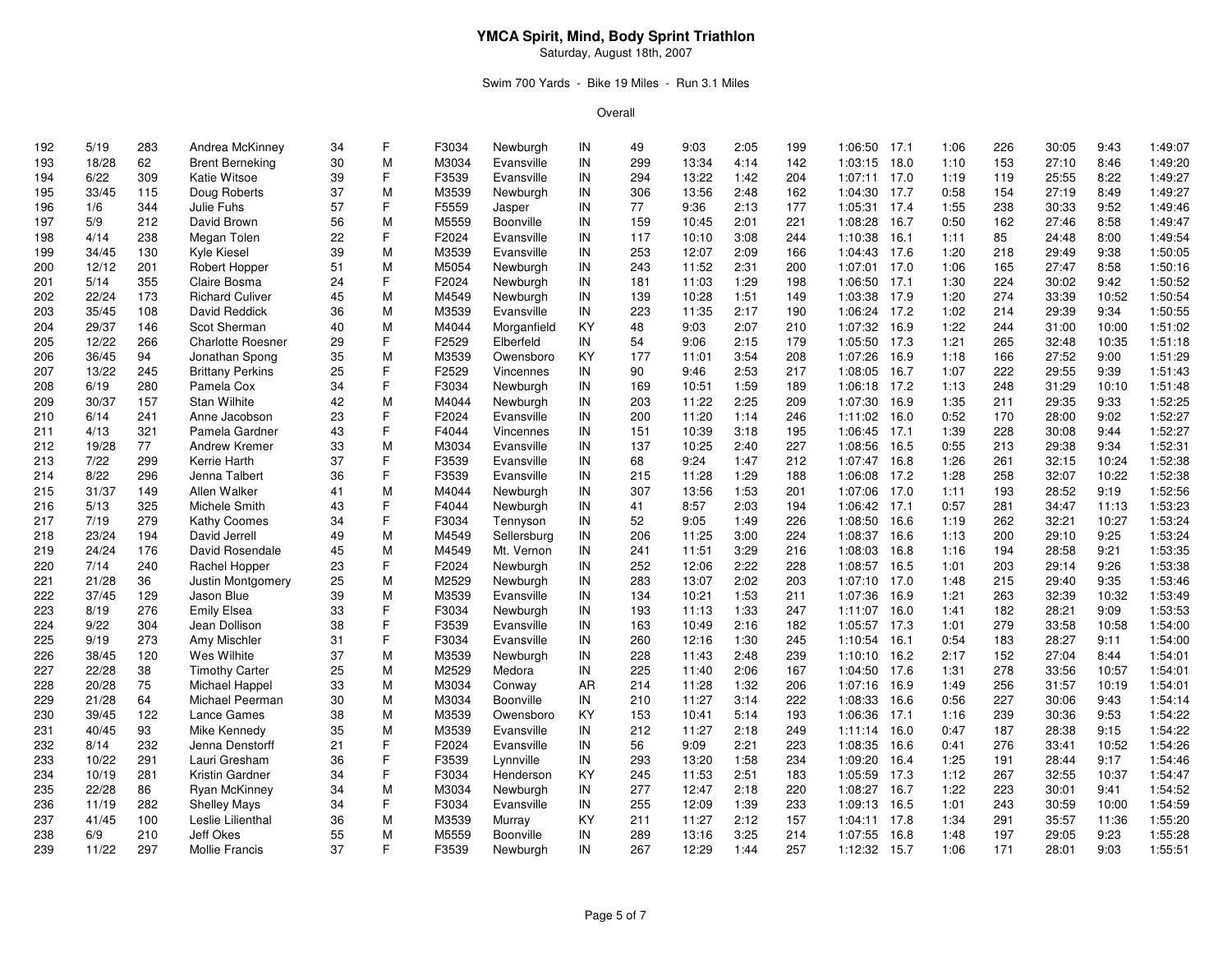### Swim 700 Yards - Bike 19 Miles - Run 3.1 Miles

| 240 | 7/9   | 217 | Jack Arney                 | 58 | M  | M5559 | Evansville        | IN  | 220 | 11:33 | 3:31 | 276 | 1:14:50      | 15.2 | 0:32 | 115 | 25:38 | 8:17  | 1:56:02 |
|-----|-------|-----|----------------------------|----|----|-------|-------------------|-----|-----|-------|------|-----|--------------|------|------|-----|-------|-------|---------|
| 241 | 23/28 | 59  | Derek Wallce               | 29 | M  | M2529 | Cadiz             | KY  | 322 | 15:38 | 1:25 | 213 | 1:07:53      | 16.8 | 0:56 | 236 | 30:31 | 9:51  | 1:56:20 |
| 242 | 24/28 | 55  | <b>Drew Sills</b>          | 28 | M  | M2529 | Evansville        | IN  | 172 | 10:54 | 2:43 | 279 | 1:15:18      | 15.1 | 0:54 | 148 | 26:54 | 8:41  | 1:56:40 |
| 243 | 25/28 | 351 | Michael Carter             | 27 | M  | M2529 | Vincennes         | IN  | 256 | 12:10 | 2:03 | 250 | 1:11:23      | 16.0 | 1:04 | 237 | 30:32 | 9:51  | 1:57:10 |
| 244 | 8/11  | 329 | Amy Mutz                   | 46 | F. | F4549 | Haubstadt         | IN  | 292 | 13:18 | 1:36 | 180 | 1:05:52 17.3 |      | 1:13 | 289 | 35:18 | 11:24 | 1:57:16 |
| 245 | 23/28 | 87  | Stephen Orsburn            | 34 | M  | M3034 | Newburgh          | IN  | 284 | 13:08 | 2:10 | 253 | 1:11:59      | 15.8 | 1:04 | 195 | 28:59 | 9:21  | 1:57:17 |
| 246 | 6/13  | 316 | <b>Bridget Roberts</b>     | 41 | F  | F4044 | Morganfield       | KY  | 303 | 13:44 | 1:46 | 255 | 1:12:28      | 15.7 | 0:52 | 186 | 28:34 | 9:13  | 1:57:22 |
|     | 9/14  | 233 |                            |    | F  |       |                   | IN  | 234 | 11:46 | 1:52 | 258 |              | 15.7 |      | 231 | 30:20 | 9:47  | 1:57:23 |
| 247 | 26/28 |     | Rebecca Hopper             | 21 | M  | F2024 | Newburgh          |     |     |       |      |     | 1:12:33      |      | 0:55 | 247 |       | 10:08 |         |
| 248 |       | 46  | <b>Chad Turner</b>         | 26 |    | M2529 | Louisville        | ΚY  | 171 | 10:53 | 1:53 | 260 | 1:12:41 15.7 |      | 1:07 |     | 31:23 |       | 1:57:54 |
| 249 | 32/37 | 144 | Jeff Winchester            | 40 | M  | M4044 | Newburgh          | IN  | 143 | 10:30 | 2:05 | 248 | 1:11:08      | 16.0 | 0:54 | 271 | 33:28 | 10:48 | 1:58:03 |
| 250 | 14/22 | 258 | Sara Cline                 | 28 | F  | F2529 | Evansville        | IN  | 57  | 9:11  | 1:27 | 263 | 1:13:00 15.6 |      | 0:44 | 277 | 33:44 | 10:53 | 1:58:04 |
| 251 | 15/22 | 248 | Stephanie Padgett          | 25 | F  | F2529 | St. Francis       | IL. | 251 | 12:04 | 2:09 | 278 | 1:15:11 15.2 |      | 0:59 | 180 | 28:12 | 9:06  | 1:58:34 |
| 252 | 24/28 | 81  | Dain Carr                  | 34 | M  | M3034 | Evansville        | IN  | 178 | 11:02 | 1:55 | 236 | 1:09:53      | 16.3 | 1:31 | 283 | 34:51 | 11:15 | 1:59:10 |
| 253 | 9/11  | 328 | Cyndi Donley               | 45 | F  | F4549 | Evansville        | IN  | 162 | 10:49 | 3:32 | 240 | 1:10:22      | 16.2 | 1:32 | 269 | 33:16 | 10:44 | 1:59:29 |
| 254 | 12/22 | 300 | <b>Stacy Thompson</b>      | 37 | F  | F3539 | Henderson         | KY  | 144 | 10:31 | 1:51 | 238 | 1:10:07      | 16.3 | 2:17 | 282 | 34:50 | 11:15 | 1:59:34 |
| 255 | 10/14 | 231 | Katie Hemmings             | 20 | F  | F2024 | Boonville         | IN  | 79  | 9:37  | 2:14 | 295 | 1:18:51 14.5 |      | 1:28 | 160 | 27:38 | 8:55  | 1:59:48 |
| 256 | 2/6   | 340 | <b>Sherry Arnold</b>       | 55 | E  | F5559 | Petersburg        | IN  | 216 | 11:30 | 2:12 | 252 | 1:11:51 15.9 |      | 0:49 | 273 | 33:34 | 10:50 | 1:59:54 |
| 257 | 42/45 | 128 | Scott Bonnell              | 38 | M  | M3539 |                   |     | 85  | 9:41  | 2:44 | 288 | 1:17:45 14.7 |      | 0:53 | 220 | 29:52 | 9:38  | 2:00:53 |
| 258 | 25/28 | 74  | John Sieb                  | 32 | м  | M3034 | Evansville        | IN  | 248 | 11:56 | 4:26 | 192 | 1:06:33 17.1 |      | 3:35 | 284 | 34:56 | 11:16 | 2:01:23 |
| 259 | 26/28 | 65  | Erik Hughes                | 31 | M  | M3034 | Evansville        | IN  | 23  | 8:29  | 2:32 | 266 | 1:13:08      | 15.6 | 1:26 | 290 | 35:57 | 11:36 | 2:01:29 |
| 260 | 3/4   | 3   | Samantha Neidig            | 16 | F  | F1519 | Wadesville        | IN  | 32  | 8:45  | 2:11 | 285 | 1:16:53      | 14.8 | 1:54 | 254 | 31:50 | 10:16 | 2:01:30 |
| 261 | 16/22 | 255 | <b>Tiffany Vandeventer</b> | 27 | F  | F2529 | Newburgh          | IN  | 166 | 10:50 | 3:16 | 290 | 1:17:59      | 14.6 | 1:40 | 181 | 28:16 | 9:07  | 2:01:59 |
| 262 | 13/22 | 298 | <b>Mistene Halter</b>      | 37 | F  | F3539 | <b>Vincenness</b> | IN  | 278 | 12:47 | 3:32 | 237 | 1:10:06      | 16.3 | 2:28 | 272 | 33:31 | 10:49 | 2:02:22 |
| 263 | $3/6$ | 342 | Linda Clemmer              | 56 | F  | F5559 | Evansville        | IN  | 305 | 13:52 | 2:51 | 202 | 1:07:08      | 17.0 | 1:41 | 298 | 36:54 | 11:54 | 2:02:24 |
| 264 | 13/20 | 20  | <b>Cory Miller</b>         | 21 | M  | M2024 | Evansville        | IN  | 50  | 9:03  | 2:12 | 251 | 1:11:34      | 15.9 | 1:18 | 306 | 38:23 | 12:23 | 2:02:28 |
| 265 | 7/13  | 322 | Kimberly Keene             | 43 | F  | F4044 | Louisville        | IN  | 290 | 13:16 | 2:44 | 254 | 1:12:20      | 15.8 | 2:08 | 259 | 32:09 | 10:23 | 2:02:36 |
| 266 | 4/6   | 343 | Nancy Gehlhausen           | 56 | F  | F5559 | Oakland Cit       | IN  | 325 | 16:01 | 3:05 | 268 | 1:13:35 15.5 |      | 0:52 | 201 | 29:11 | 9:25  | 2:02:42 |
| 267 | 8/13  | 320 | Jennifer Howell            | 42 | E  | F4044 | Henderson         | KY  | 286 | 13:11 | 4:08 | 256 | 1:12:31      | 15.7 | 1:38 | 251 | 31:35 | 10:12 | 2:03:01 |
| 268 | 33/37 | 311 | Dana Greenfield            | 40 | M  | M4044 | Evansville        | IN  | 324 | 15:57 | 4:24 | 241 | 1:10:29 16.2 |      | 2:30 | 221 | 29:52 | 9:38  | 2:03:11 |
| 269 | 12/19 | 284 | Nadia Musser               | 34 | F  | F3034 | Evansville        | IN  | 190 | 11:10 | 1:51 | 299 | 1:19:19      | 14.4 | 1:03 | 219 | 29:49 | 9:38  | 2:03:11 |
| 270 | 5/6   | 222 | Danny Trusty               | 60 | M  | M6064 | Evansville        | IN  | 230 | 11:44 | 2:44 | 273 | 1:14:35 15.3 |      | 1:32 | 266 | 32:54 | 10:37 | 2:03:27 |
| 271 | 11/14 | 237 | Molly McLaughlin           | 22 | F. | F2024 | Evansville        | IN  | 199 | 11:19 | 4:20 | 274 | 1:14:37 15.3 |      | 2:07 | 252 | 31:44 | 10:14 | 2:04:05 |
| 272 | 8/8   | 11  | Jonathan Kelley            | 19 | M  | M1519 | Chandler          | IN  | 291 | 13:17 | 1:49 | 317 | 1:24:33      | 13.5 | 0:55 | 60  | 23:34 | 7:36  | 2:04:06 |
| 273 | 14/20 | 28  | <b>Scott Bilskie</b>       | 23 | M  | M2024 | Mount Verno       | IN  | 288 | 13:15 | 3:39 | 292 | 1:18:13 14.6 |      | 0:41 | 188 | 28:40 | 9:15  | 2:04:26 |
| 274 | 27/28 | 48  | Aaron Cashmer              | 27 | M  | M2529 | Evansville        | IN  | 145 | 10:33 | 2:37 | 291 | 1:18:01      | 14.6 | 1:24 | 257 | 31:58 | 10:19 | 2:04:30 |
| 275 | 13/19 | 271 | April Vanpolen             | 30 | F  | F3034 | Chandler          | IN  | 271 | 12:35 | 2:23 | 283 | 1:16:37 14.9 |      | 1:02 | 255 | 31:56 | 10:19 | 2:04:31 |
| 276 | 15/20 | 15  | Jeffrey Ausenbaugh         | 21 | M  | M2024 | Newburgh          | IN  | 192 | 11:13 | 2:58 | 316 | 1:24:28      | 13.5 | 0:51 | 121 | 25:55 | 8:22  | 2:05:24 |
| 277 | 12/14 | 234 | Erin James                 | 21 | F  | F2024 | Evansville        | IN  | 257 | 12:13 | 2:38 | 306 | 1:20:53      | 14.1 | 0:51 | 202 | 29:13 | 9:26  | 2:05:46 |
| 278 | 17/22 | 254 | <b>Renee Sills</b>         | 27 | F  | F2529 | Evansville        | IN  | 155 | 10:43 | 2:38 | 303 | 1:20:16 14.2 |      | 1:01 | 246 | 31:12 | 10:04 | 2:05:47 |
| 279 | 34/37 | 159 | <b>Bill Blanke</b>         | 43 | M  | M4044 | Newburgh          | IN  | 105 | 9:59  | 3:43 | 277 | 1:15:03      | 15.2 | 1:13 | 294 | 36:06 | 11:39 | 2:06:03 |
| 280 | 14/19 | 277 |                            | 33 | F  | F3034 |                   | IN  | 161 | 10:46 |      | 267 |              | 15.5 | 3:46 | 285 |       | 11:17 | 2:06:12 |
|     |       |     | Holly Hobgood              |    |    |       | Newburgh          |     |     |       | 3:22 |     | 1:13:23      |      |      |     | 34:57 |       |         |
| 281 | 16/20 | 23  | Christian South-Ald        | 21 | M  | M2024 | Newburgh          | IN  | 76  | 9:36  | 4:35 | 311 | 1:21:23      | 14.0 | 1:26 | 212 | 29:36 | 9:33  | 2:06:33 |
| 282 | 14/22 | 294 | <b>Tiffany Petts</b>       | 36 | F. | F3539 | Vinncennes        | IN  | 45  | 9:00  | 2:30 | 262 | 1:12:58      | 15.6 | 1:11 | 320 | 41:14 | 13:19 | 2:06:51 |
| 283 | 8/9   | 215 | <b>Tom Arnold</b>          | 57 | M  | M5559 | Petersburg        | IN  | 323 | 15:44 | 2:43 | 282 | 1:16:10      | 15.0 | 0:55 | 249 | 31:32 | 10:11 | 2:07:03 |
| 284 | 13/14 | 236 | <b>Hallie Denstorff</b>    | 22 | F  | F2024 | Evansville        | IN  | 73  | 9:33  | 3:00 | 272 | 1:14:25      | 15.3 | 0:34 | 315 | 39:41 | 12:48 | 2:07:11 |
| 285 | 5/6   | 341 | Peggy Bridges              | 55 | F  | F5559 | Orlando           | FL  | 308 | 14:01 | 4:27 | 319 | 1:24:41      | 13.5 | 1:08 | 54  | 23:17 | 7:31  | 2:07:33 |
| 286 | 9/13  | 326 | Michelle Tanner            | 44 | F  | F4044 | Mt. Vernon        | IN  | 298 | 13:32 | 2:34 | 265 | 1:13:04      | 15.6 | 0:44 | 303 | 37:42 | 12:10 | 2:07:36 |
| 287 | 6/6   | 345 | Deborah Kolb               | 57 | E  | F5559 | Vincennes         | IN  | 304 | 13:50 | 2:35 | 225 | 1:08:38      | 16.6 | 1:36 | 321 | 41:26 | 13:22 | 2:08:02 |